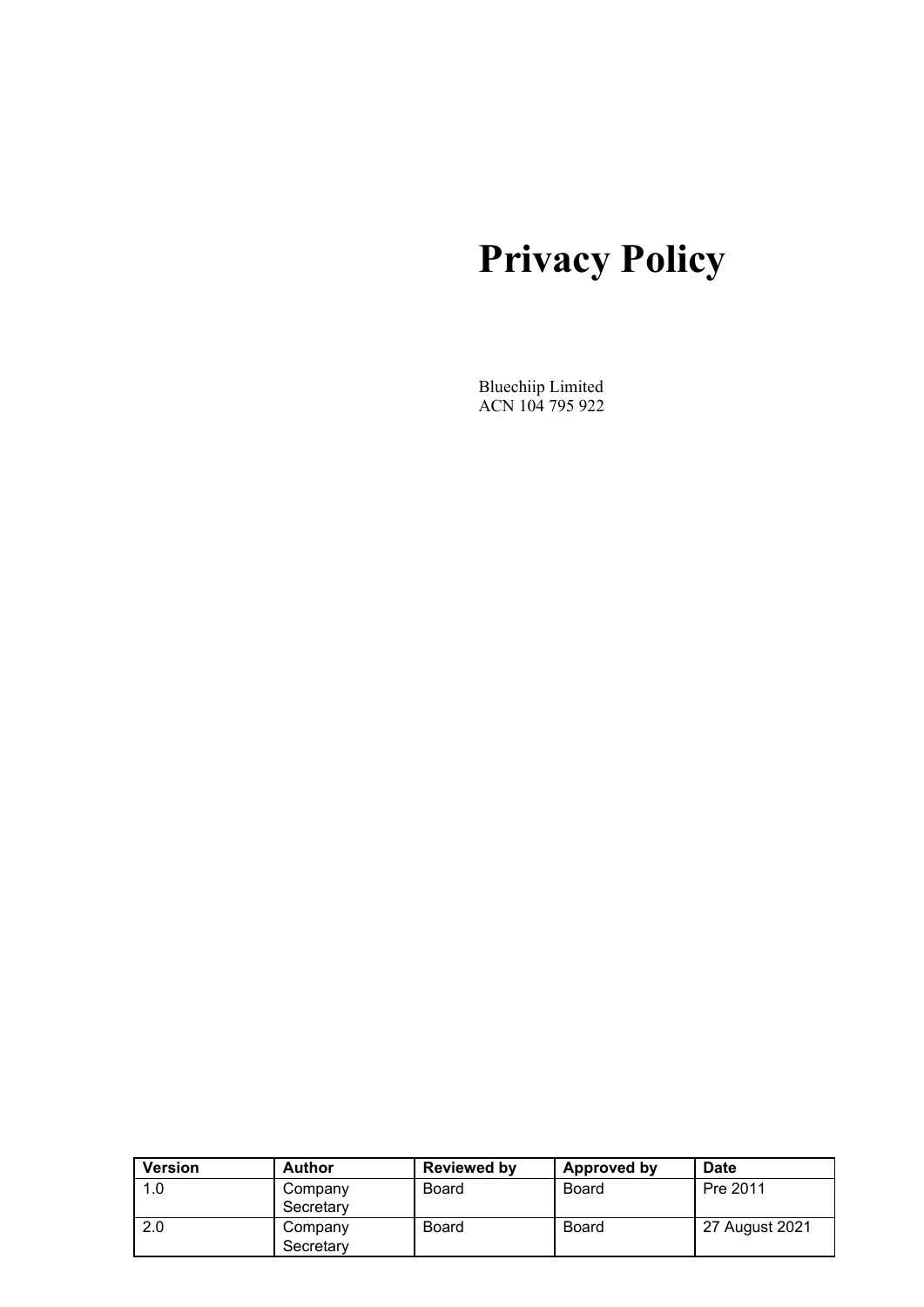# **Bluechiip Limited Privacy Policy**

This privacy policy relates to how Bluechiip Limited (ACN 104 795 922) and each of its subsidiaries (together, **Bluechiip**) collects and handles your personal information.

In this policy "*we*", "*our*" and "*us*" refers to Bluechiip.

For the purposes of this policy, "*personal information*" means information or an opinion about an identified individual, or an individual who is reasonably identifiable.

# **1. Privacy Policy Purpose**

Bluechiip takes its obligations under the Australian Privacy Principles as contained in the Privacy Act 1988 (**the Act**) in Australia very seriously and has implemented practices, procedures and systems to ensure we comply with those laws.

We are committed to maintaining the confidentiality and security of your personal information and managing it in an open and transparent way.

#### **2. Using a pseudonym or being anonymous**

You will need to provide us with accurate personal details when you interact with Bluechiip, otherwise we may be unable to provide you with our services in the way that you propose and in some circumstances – at all. You may however use a pseudonym during some interactions and where it is not necessary for us to identify you.

For clarification on circumstances where you must identify yourself, please contact our Privacy Officer at  $\frac{info@bluechip.com}{p.com}$  You may use a pseudonym or not identify yourself when making such a request.

# **3. Collection of personal information we solicit from you**

## **3.1 Types of information collected**

In the process of conducting our businesses, we collect a range of personal information about our current and prospective customers, contractors, employees, suppliers, agents, service providers, other business associates and the people who run the businesses we deal with. This information can include such things as name, contact details, date of birth, state of residence, bank account and credit card details, work location, hire date, employee type, amount paid (weekly and year to date) and position title.

#### **3.2 Personal information (that is not sensitive information)**

We will only collect your personal information where:

- (a) it is reasonably necessary in order for us to carry out one or more of our functions or activities; or
- (b) we are required to by law.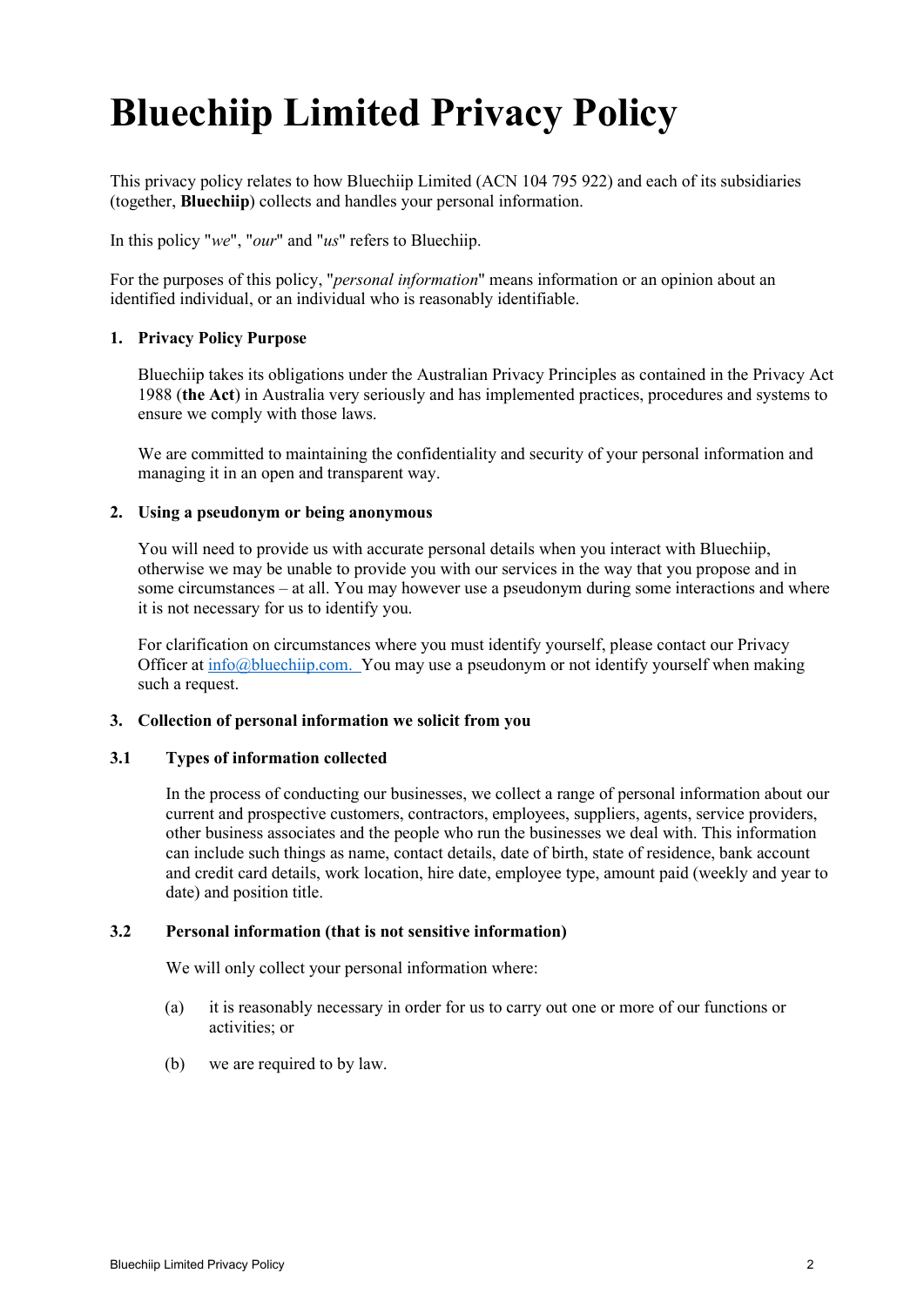# **3.3 Sensitive information**

Some personal information (e.g. race, ethnicity, health information etc.) is sensitive and requires a higher level of protection under the Act. We will only collect your sensitive information when:

- (a) we have your consent; and
- (b) the collection is reasonably necessary for us to carry out one or more of our functions or activities.

#### **3.4 Exceptions to the need for your consent**

We will not need your consent to collect your sensitive information when:

- (a) it is required or authorised by law;
- (b) a "permitted general situation" exists as defined under the Act; and
- (c) a "permitted health situation" exists as defined under the Act.

### **3.5 Collection by lawful and fair means**

We will only collect your personal information by lawful and fair means.

This includes through various browser tracking software such as "Cookies". Cookies are small files that are transferred to your computer's hard drive through your web browser and enable our site to recognise your browser and remember certain information. We use cookies to keep track of advertisements and compile aggregate data about site traffic and site interaction so that we can offer better site experiences and tools in the future. You should be able to configure your computer so that it disables cookies or does not accept them. For example, some third party vendors including Google use cookies to deliver advertisements based on your prior visits to their website. You have the option to opt out of Google's use of cookies by visiting the Google advertising opt out page at www.google.com/privacy\_ads.html.

#### **3.6 Collection from you**

We will always try to only collect your personal information directly from you (unless it is unreasonable or impracticable to do so) as this is the best way to ensure its accuracy. It also provides you with an opportunity to ask us any questions about our Privacy Policy before collection. We may also collect your personal information over the telephone, through correspondence (whether by letter, fax or email), on our forms, when you enter into agreements with us or through our website.

#### **4. Dealing with unsolicited personal information**

If we receive your personal information from a third party without having asked you for it, then within a reasonable time, we will determine whether we could have collected it in the ways outlined in paragraph 3 above. If we determine that it could not have been collected in one of those ways and it is lawful and reasonable to do so, then as soon as practicable we will:

- (a) destroy the information; or
- (b) ensure that it is de-identified.

# **5. Notification of collection**

Before or at the time of collecting your personal information (or as soon as practicable afterwards) we will take reasonable steps to notify you or ensure you are aware of the following: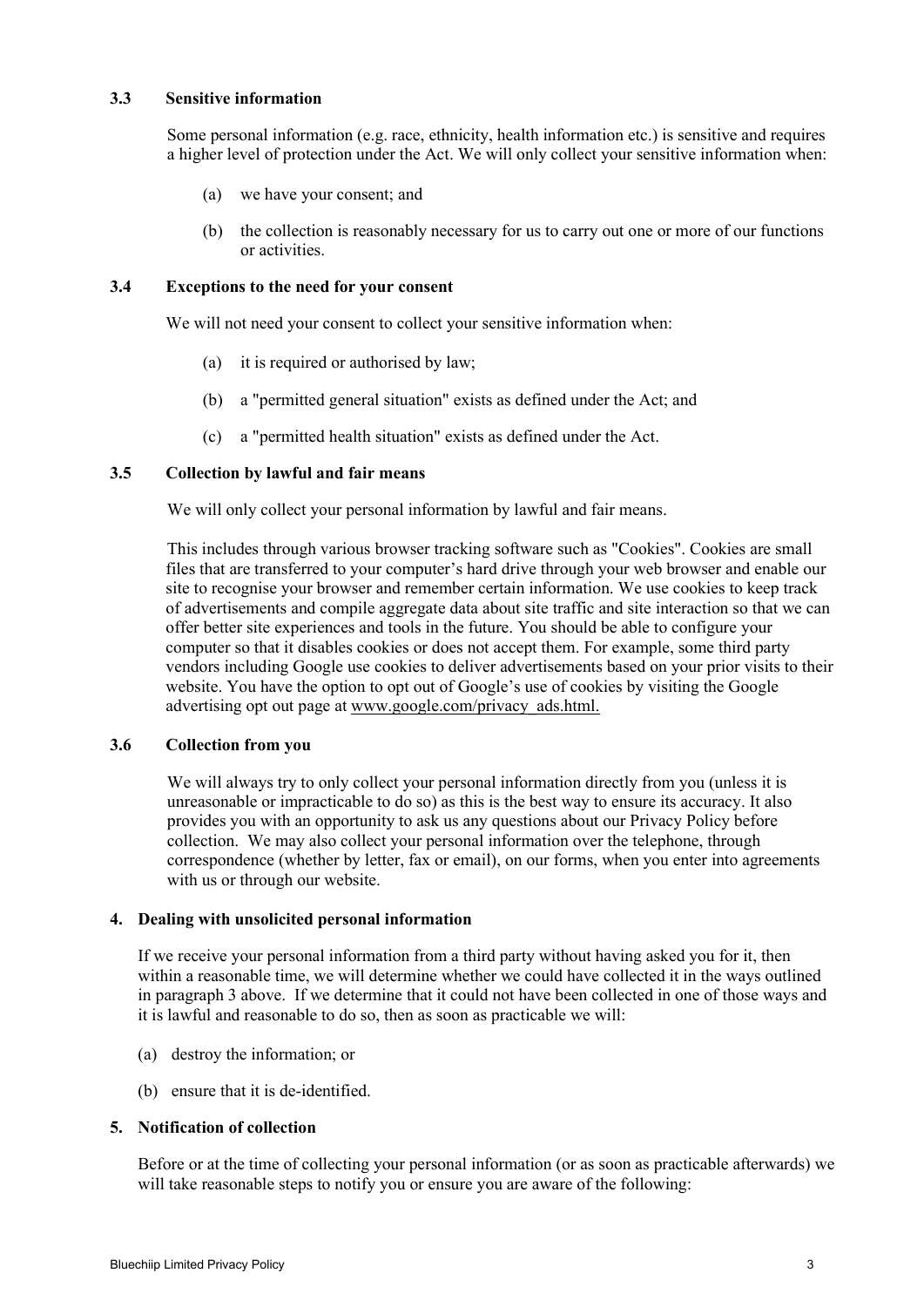- (a) our identity and contact details;
- (b) circumstances where we have collected your personal information from you without your knowledge or from someone other than you;
- (c) circumstances where we are required or authorised by law to collect your personal information;
- (d) reasons why we have collected your personal information;
- (e) what may happen if we do not collect all or some of your personal information;
- (f) details of the persons or entities that we usually disclose personal information to;
- (g) how you may access and seek correction of your personal information;
- (h) how you can lodge a complaint with us;
- (i) whether we are likely to disclose your personal information to overseas recipients and if so, details of the likely countries that may receive your personal information.

#### **6. Use or disclosure**

We will only hold your personal information for the particular purpose of for which we collected it (**Primary Purpose**).

We will not use or disclose your personal information (not being sensitive information) for another purpose (**Secondary Purpose**) unless:

- (a) we first obtain your consent; or
- (b) you would reasonably expect us to use or disclose it for a Secondary Purpose that is related to the Primary Purpose or – in the case of sensitive information – directly related to the Primary Purpose;
- (c) we are required to by law,
- (d) a permitted general purpose exists,
- (e) a permitted health situation exists.
- (f) we reasonably believe it is reasonably necessary for one or more enforcement related activities conducted by, or on behalf of, an enforcement body. In this circumstance we will make a note of such disclosure.

# **7. Direct marketing**

# **7.1 What is direct marketing?**

For the purposes of this policy, "direct marketing" is the promotion of goods and services directly to you including through emails, SMS, phone calls and the post.

### **7.2 Adoption of direct marketing laws**

Under the Act we may use your personal information for the purposes of direct marketing if:

(a) we have collected your personal information directly from you; and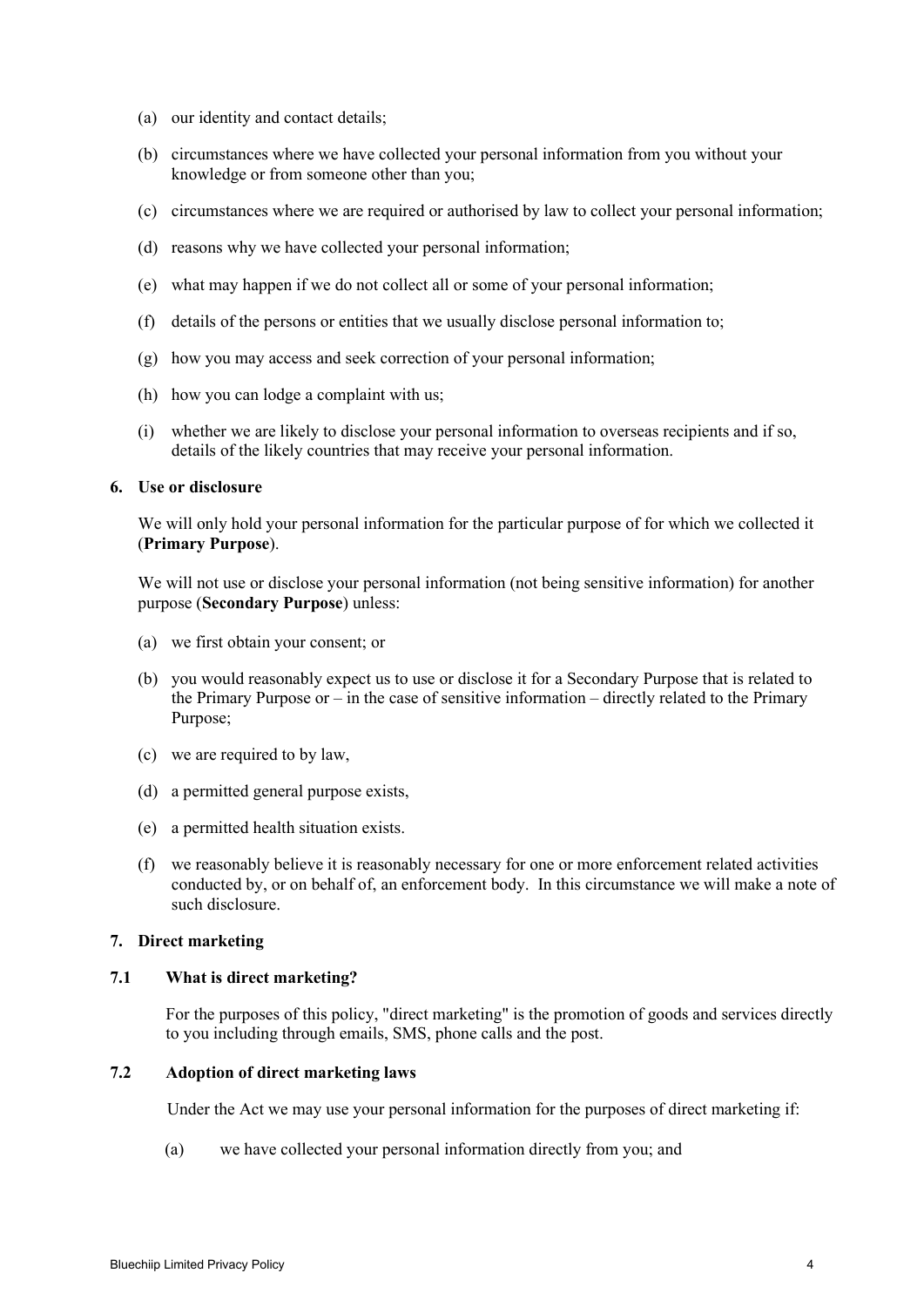(b) you reasonably expect us to use your personal information for the purpose of direct marketing.

### **7.3 Circumstances where we need your consent for direct marketing**

Unless it would be impracticable or unreasonable, we need your consent when:

- (a) collecting your personal information from a third party for the purpose of direct marketing; or
- (b) you would not reasonably expect to receive the direct marketing.

If at any time you want to know who provided us with your personal information, then please send a request to info@bluechiip.com. We will provide the details of that third party within a reasonable time and without charge.

# **7.4 Sensitive information**

We will not use your sensitive information for the purposes of direct marketing unless you have given us permission in writing.

# **7.5 Opting-out**

We will always provide a simple means for you to "opt-out" from receiving direct marketing, which typically involves an "opt-out" link on emails, "tick-a-box" on the collection form or through a pop-up on your screen when you provide personal information online.

We will not use or disclose your personal information for the purposes of direct marketing material if you have previously told us not to.

If at any time in the future you do not want us (or one of our service providers) to send you direct marketing material, then you can simply inform our Privacy Officer by contacting them via email at infor@bluechiip.com or by phone at  $+61$  3 9763 9763. We will effect the change in a reasonable time and without charge.

#### **8. Cross-border disclosure of personal information**

We will always endeavour to store your information on an Australian server. However, in circumstances where this is not possible, we may disclose your personal information to an overseas entity when we:

- (a) have taken reasonable steps to ensure that they also treat it in accordance with the Act; or
- (b) reasonably believe that the overseas entity is subject to the same or similar laws to that found in the Act and there are ways that you can take action to enforce those overseas laws;
- (c) expressly inform you of your option to consent to that disclosure and you then provide us with informed consent to do so; or
- (d) are required or authorised by law;
- (e) a permitted general purpose exists,
- (f) a permitted health situation exists.
- (g) we reasonably believe it is reasonably necessary for one or more enforcement related activities conducted by, or on behalf of, an enforcement body. In this circumstance we will make a note of such disclosure.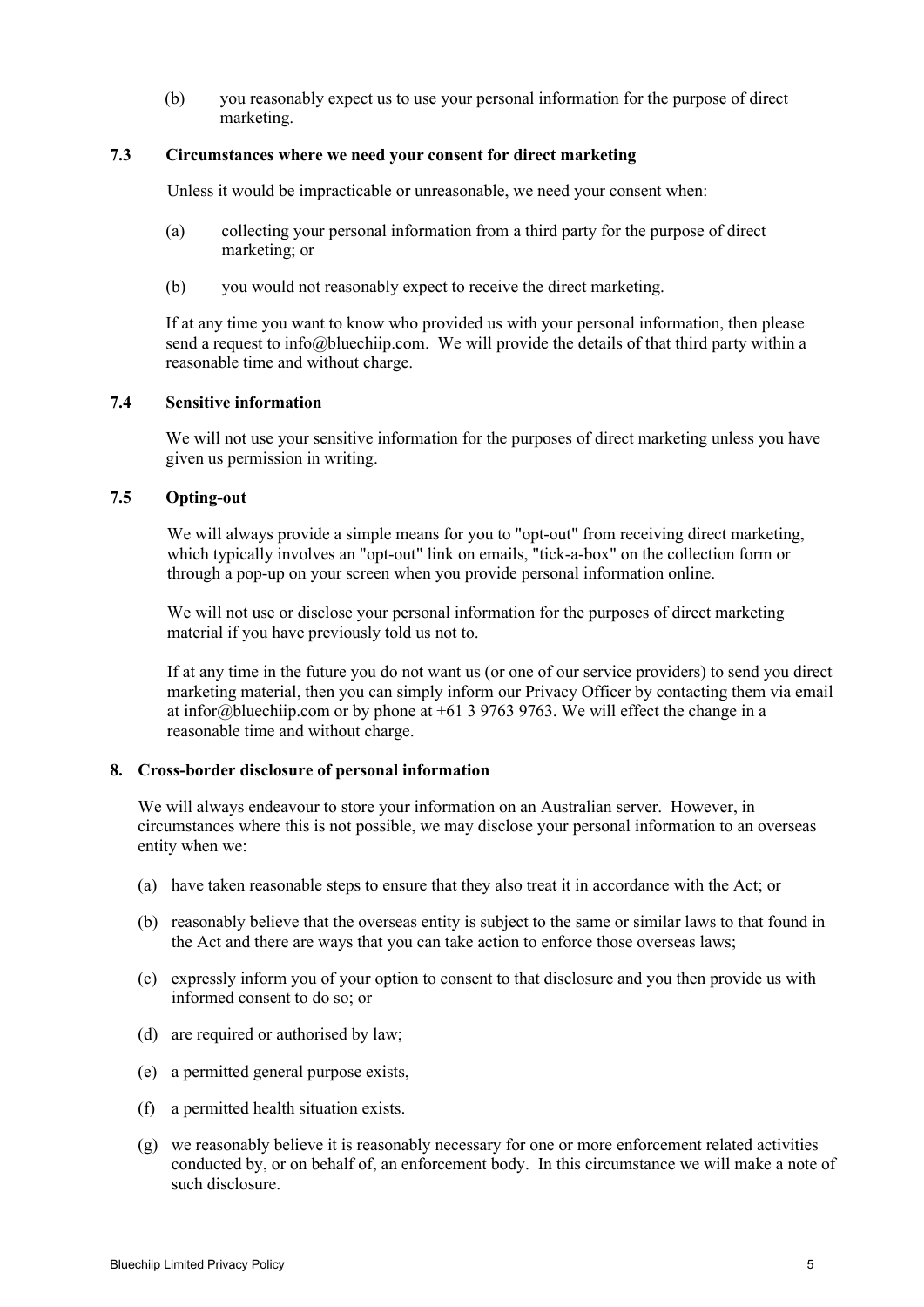# **9. Adoption, use or disclosure of government related identifiers**

We will not adopt a government related identifier as your identifier unless:

- (a) we are required or authorised by law;
- (b) it is reasonably necessary to verify your identity for the purposes of our activities or functions;
- (c) it is reasonably necessary to fulfil our obligations to an agency or State or Territory authority;
- (d) it is required or authorised by or under an Australian law, or a court/tribunal order;
- (e) some (but not all) permitted general situations exist;
- (f) we reasonably believe it is reasonably necessary for enforcement related activities by, or on behalf of, an enforcement body; and
- (g) where it is allowed under the regulations.

#### **10. Quality of personal information**

We will take such steps (if any) as are reasonable in the circumstances to ensure that your personal information we collect, use or disclose is accurate, up-to-date, complete and relevant.

## **11. Security of personal information**

#### **11.1 Protection**

We will take such steps as are reasonable in the circumstances to protect your personal information:

- (a) from misuse, interference and loss; and
- (b) from unauthorised access, modification or disclosure.

# **11.2 Destruction**

When we no longer need your personal information for a permitted purpose and we are not required to keep it to comply with any laws, we will take such steps as are reasonable in the circumstances to destroy your personal information or to ensure that the information is de-identified.

#### **12. Access to personal information**

Upon your written request we will provide you with a copy of your personal information that we hold unless:

- (a) we reasonably believe that giving access would pose a serious threat to the life, health or safety of any individual, or to public health or public safety; or
- (b) giving access would have an unreasonable impact on the privacy of other individuals; or
- (c) your request for access is frivolous or vexatious; or
- (d) the information relates to existing or anticipated legal proceedings between us and you, and would not be accessible by the process of discovery in those proceedings; or
- (e) giving access would reveal our intentions in relation to negotiations with you in such a way as to prejudice those negotiations; or
- (f) giving access would be unlawful; or